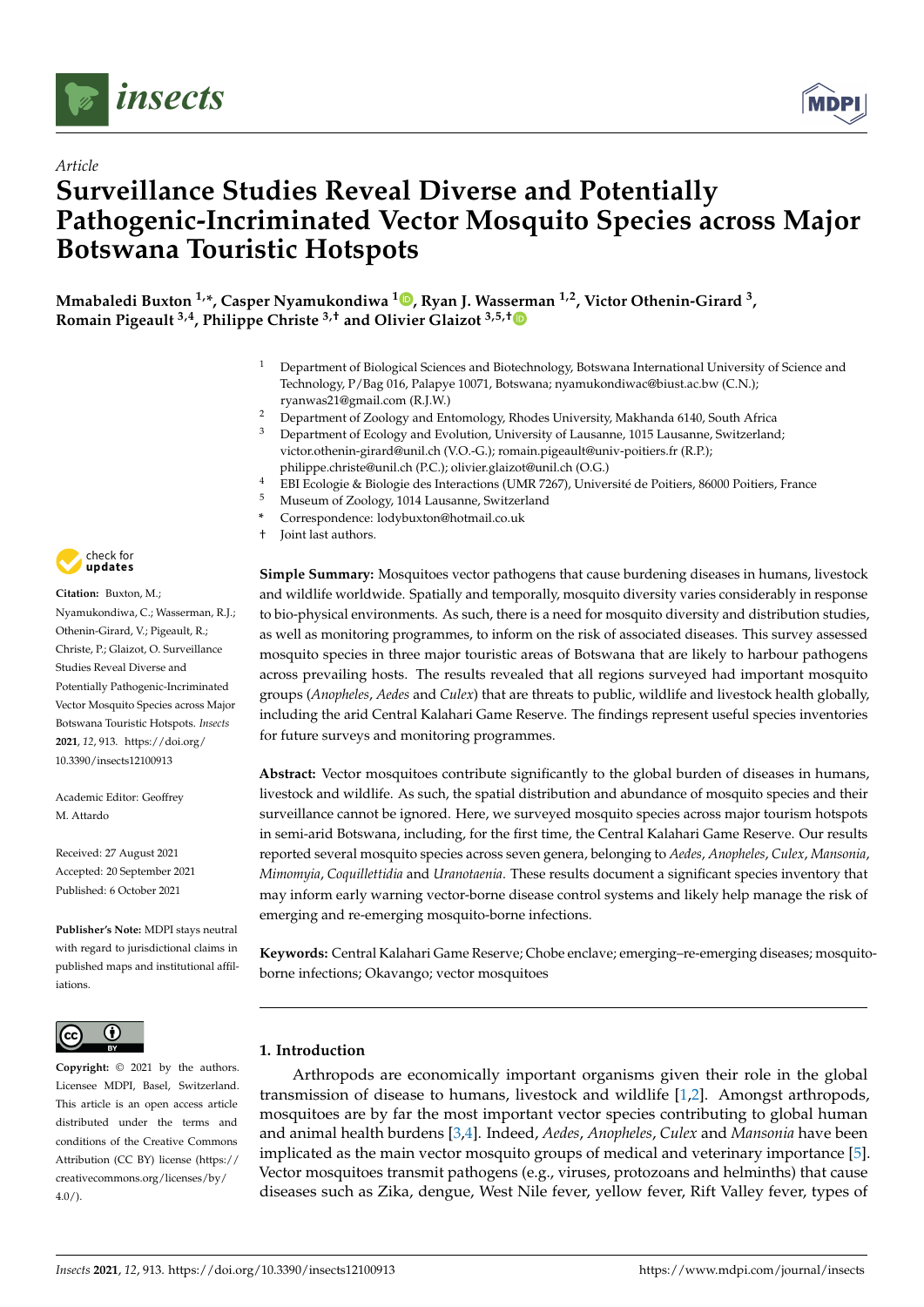encephalitis (such as Japanese and St. Louis), chikungunya, filariasis and human and avian malaria [\[6](#page-9-5)[–9\]](#page-9-6). Owing to the socio-economic burdens brought about by vector mosquitoes, adequate and updated knowledge on their species diversity, spatio-temporal distribution and abundance are thus key in monitoring and evaluating prevalence and the risk of their associated diseases.

The proliferation of mosquito vectors and associated pathogens poses a challenge in health and epidemiological systems, mainly in Africa [\[10\]](#page-9-7). Given the increase in invasive vector species with climate change [\[11\]](#page-10-0), increased human populations, trade and globalisation [\[12](#page-10-1)[,13\]](#page-10-2), invasive vector mosquito species could exacerbate this problem. Indeed, mosquitoes contribute immensely to the global socio-economic burden of a global crisis in rising invasive insect species, and their economic costs are increasing significantly [\[14](#page-10-3)[,15\]](#page-10-4). Mosquito species have the potential to successfully establish in diverse landscapes influenced by foraging (e.g., host availability, nectar dietary resources [\[16\]](#page-10-5) or climatic niches [\[17\]](#page-10-6)). Thus, in areas where there is a broad feeding preference (e.g., humans, livestock and wildlife), and favourable abiotic factors, mosquito species are likely to proliferate [\[18\]](#page-10-7). As such, novel environmental monuments such as game reserves and national parks with potentially diverse animal hosts, human influx, vegetation and perennial water supplies become a crucial ecological platform for vector–pathogen and host interaction fostering emerging and re-emerging mosquito-borne disease transmission dynamics [\[19\]](#page-10-8). Therefore, there is need for robust and continuous monitoring across major mosquito-vector-species risk pathways to update the inventory status [\[18\]](#page-10-7).

In Africa, the most prominent mosquito-borne disease is malaria [\[20\]](#page-10-9) (but also see Willcox et al. [\[21\]](#page-10-10); Mwanyika et al. [\[22\]](#page-10-11)), accounting for ~400,000 deaths annually [\[23\]](#page-10-12). As such, most of the published works have mainly focused on *Anopheles* vector species and their pathogen incrimination surveillance [\[24\]](#page-10-13) (but see Braack et al. [\[9\]](#page-9-6)). Similarly, in Botswana much work is focused on human malaria vectors, neglecting other species [\[25\]](#page-10-14). In addition, mosquito research is also spatially skewed, mostly based in the malaria endemic zone (northern part) of the country and around permanent human habitation [\[26\]](#page-10-15). As such, there is a need for more holistic vector and pathogen surveillance that collectively covers all potential vector/parasite species and across different spatial scales.

Here, we assessed the diversity of mosquito vector species in major tourism hotspot regions of Botswana, including the Okavango Delta, the Chobe enclave and, for the first time, the Central Kalahari Game Reserve (CKGR). Currently, tourism is the second largest foreign exchange earner in Botswana, after diamonds [\[27\]](#page-10-16). Ecotourism comprises about 5% of the gross domestic product of the country's economy [\[28\]](#page-10-17), with the Okavango Delta, the Chobe enclave and the CKGR being the main centres of tourist activities [\[29\]](#page-10-18). Whilst previous works on mosquito diversity and vector competence have been conducted in parts of the Okavango and Chobe areas and other parts of the country [\[26](#page-10-15)[,30](#page-10-19)[,31\]](#page-10-20) (see Table [1\)](#page-2-0), there is still much exploration required given the potential anthropogenic and climate change likely to impact vector distribution and abundance [\[32\]](#page-10-21). This study thus provides an important species diversity database that may help strengthen vector surveillance, disease risk analysis and early warning systems in high-risk regions that are frequented by travelling humans.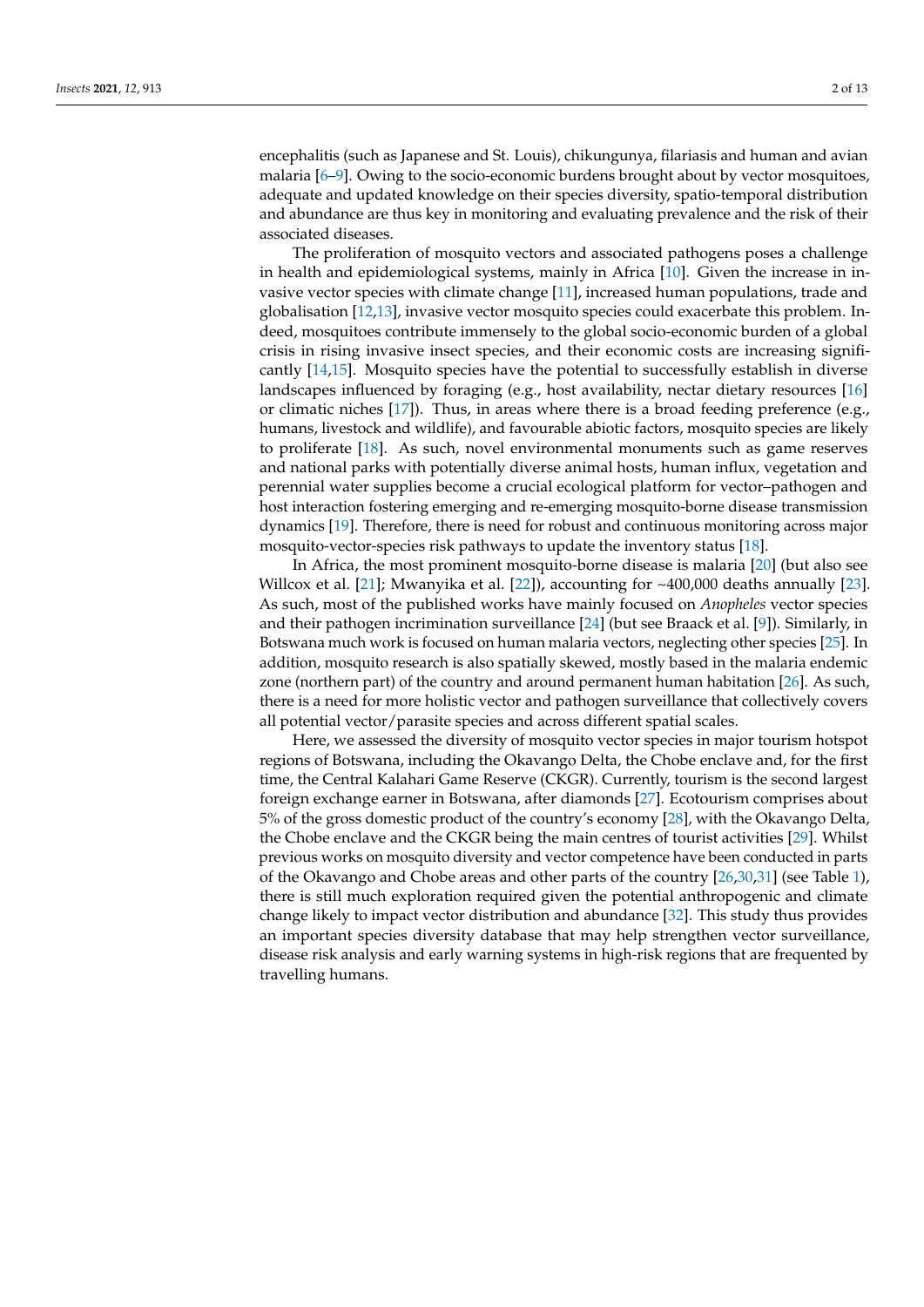| Anopheles              | Aedes         | Culex           | Mansonia          |
|------------------------|---------------|-----------------|-------------------|
| An. arabiensis         | Ae. mcintoshi | Cx. pipiens     | Ma. uniformis     |
| An. parensis           | Ae. aegypti   | Cx. poicillipes |                   |
| An. longipalpis type C |               | Cx. neavei      |                   |
| An. leesoni            |               | Cx. antennatus  |                   |
| An. quadriannulatus    |               |                 |                   |
| An. funestus s.s       |               |                 |                   |
| An. rivulorum          |               |                 |                   |
| An. pharoensis         |               |                 |                   |
| An. nili               |               |                 |                   |
| An. rufipes            |               |                 |                   |
| An. distinctus         |               |                 |                   |
| An. squamosus          |               |                 |                   |
| An. ziemanni           |               |                 |                   |
| An. demeilloni         |               |                 |                   |
| An. marshalli          |               |                 |                   |
| An. vaneedeni          |               |                 |                   |
| An. rhodesiensis       |               |                 |                   |
| An. seretsei           |               |                 |                   |
| Refs [26,31,33–35]     | [31, 36]      | [30,31,37]      | $\left[31\right]$ |

<span id="page-2-0"></span>**Table 1.** Identified mosquito species in Botswana belonging to genera *Anopheles*, *Aedes*, *Culex* and *Mansonia*.

# **2. Materials and Methods**

*2.1. Study Site and Mosquito Collection An. seretsei*   $\mu$  *i Niosquito* Conection

Sampling was done in March 2019 under Ministry of Environment, Natural Resources<br><u>2</u> Conservation & Tourism of the Republic of Botswana research permit number ENT 8/36/4 *2.1. Study Site and Mosquito Collection*   $\rm XXXX$  II (10/82). Adult mosquitoes were sampled around 5 artificial water holes in the north-east of the Central Kalahari Game Reserve (CKGR, Ghanzi District, 1 night per station, Figure [1\)](#page-2-1) as well as in the Chobe enclave, at the VanThuyne-Ridge (VTR) Research Centre (Chobe District, 5 nights, Figure [1\)](#page-2-1). holes in the north-east of the Central Kalahari Game Reserve (CKGR, Ghanzi District, 1

<span id="page-2-1"></span>

**Figure 1.** Map of Botswana with sampling stations: North-East Central Kalahari Game Reserve (CKGR)—KAL1 to KAL5; Okavango Delta—OKA1 and OKA2; and the Chobe enclave—CHO. See Table [2](#page-3-0) for details of stations. Thumbnail picture shows the location of Botswana in Africa.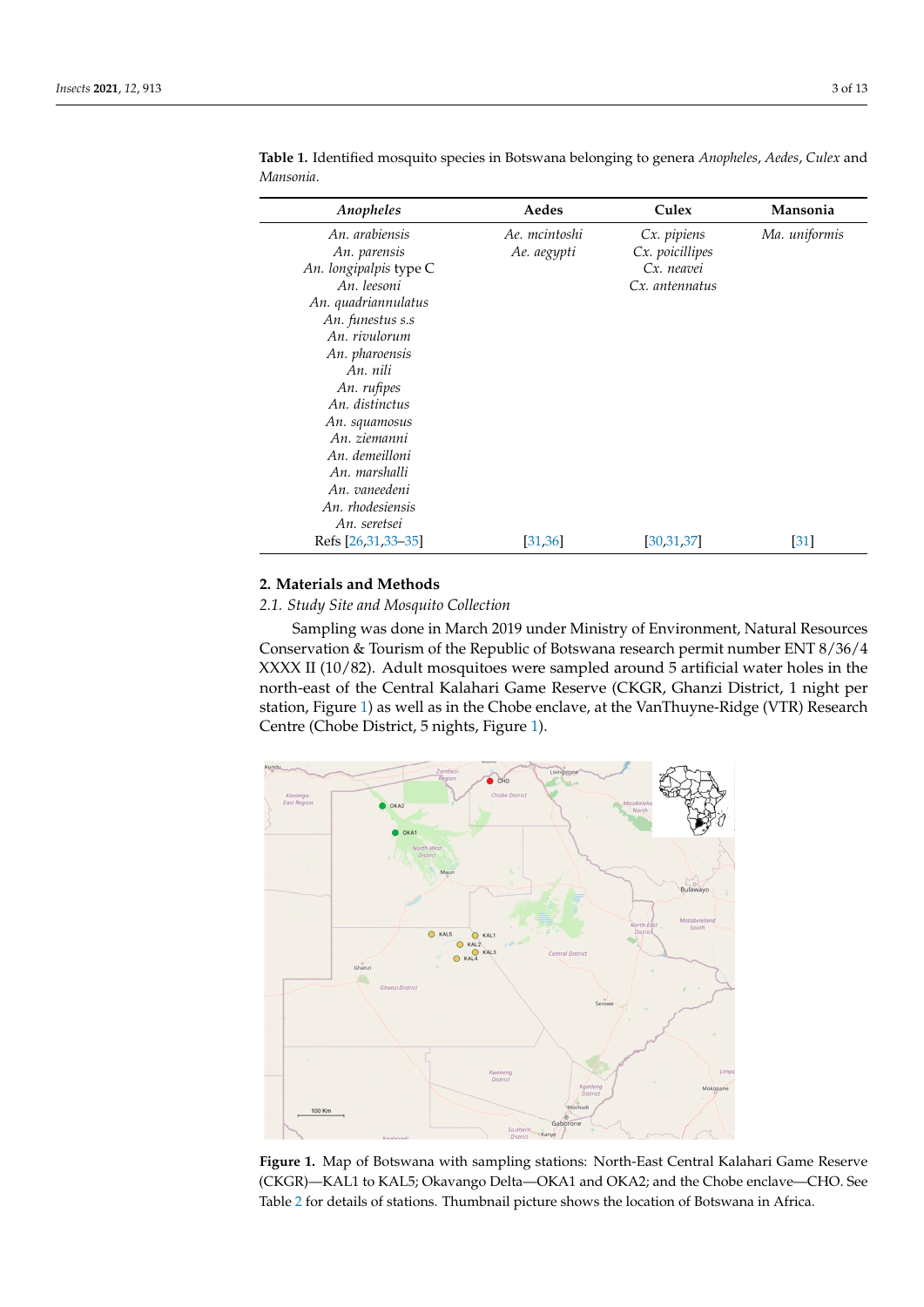In February 2020, 2 stations west of Okavango (North-West District) were prospected during 3 and 2 nights, respectively. Sampling was done again at the VTR Research Centre for 5 nights (Figure [1;](#page-2-1) Table [2\)](#page-3-0). All samples were collected during the summer season of the southern hemisphere, when vector mosquitoes are most abundant [\[38\]](#page-10-26).

<span id="page-3-0"></span>**Table 2.** Locations and mosquito sampling dates across areas of touristic destinations in Botswana between March 2019 and February 2020.

| Location                         | <b>Site</b>                        | <b>Sampling Dates</b> | <b>Station Code</b> | <b>GPS</b> Coordinates                             |
|----------------------------------|------------------------------------|-----------------------|---------------------|----------------------------------------------------|
| Chobe enclave                    | VanThuyne-Ridge<br>Research Centre | 18–22nd March 2019    | <b>CHO</b>          | $18^{\circ}06'44.5''$ S<br>24°18'58.4" E           |
|                                  |                                    | 8–12th February 2020  | <b>CHO</b>          |                                                    |
| Okavango                         | Etsha                              | 3–5th February 2020   | OKA1                | $19^{\circ}08'18.1''$ S<br>$22^{\circ}20'04.1''$ E |
|                                  | Nxamasere                          | 6-7th February 2020   | OKA2                | $18^{\circ}36'22.6''$ S<br>$22^{\circ}03'59.1''$ E |
| Central Kalahari Game<br>Reserve | Matswere Gate                      | 12th March 2019       | CKGR1               | $21^{\circ}09'23.4''$ S<br>$24^{\circ}00'25.7''$ E |
|                                  | Sunday Pan                         | 13th March 2019       | CKGR <sub>2</sub>   | $21^{\circ}19'58.3''$ S<br>23°41'18.4" E           |
|                                  | Kalahari Plains Lodge              | 14th March 2019       | CKGR3               | $21°29'07.9''$ S<br>$24^{\circ}00'30.1''$ E        |
|                                  | Letiahau                           | 15th March 2019       | CKGR4               | $21^{\circ}36'30.3''$ S<br>$23^{\circ}37'05.4''$ E |
|                                  | Motopi                             | 16th March 2019       | CKGR5               | $21^{\circ}07'57.9''$ S<br>23°05'34.8" E           |

The CKGR is a hot desert region with a distinct dry (April to October) and wet (November to March) season. Semi-permanent but scarce artificial water bodies are found across the region. During the wet season, the landscape becomes green and dry with no rains [\[39\]](#page-11-0). The Okavango Delta is largely characterised by permanent streams and swampy basins to seasonal floodplains. Although the wet and dry seasons follow the same pattern as the CKGR, the Okavango Delta is rich in fauna and flora; however, both regions remain unique in attracting tourists from diverse local and international destinations [\[40\]](#page-11-1). Whilst the Chobe enclave consists of permanent river systems in the northern part of the district, which sustain wildlife, the southern region is relatively dry [\[41\]](#page-11-2). Sampling was carried out on the dry area (southern part) away from the Chobe River, i.e., around the VTR Centre (9 km south of Parakarungu village). Whilst the Chobe enclave and the Okavango Delta are largely characterised by a livestock and wildlife interface, the CKGR site is predominantly characterised by wildlife [\[42\]](#page-11-3).

Six BG-Sentinel carbon-dioxide-baited traps (Biogents AG, Regensberg, Germany) were set in the afternoon (1600 h) and the mosquitoes were collected in the morning (0600 h). The specimens were preserved individually in 2 mL Eppendorf tubes with 80% ethanol. However, because of overwhelming adult mosquito catches in the Okavango (up to 1500/night), the mosquitoes were first separated into their genera in the field using gross morphology [\[43\]](#page-11-4) and then stored by identified taxon in 25 or 50 mL vials.

#### *2.2. Sample Identification and Analyses*

All specimens were identified morphologically following the protocols of Jupp [\[43\]](#page-11-4) under a stereo binocular microscope (Leica M205, Leica microsystems, Wetzlar, Germany). Further, 1 to 40 samples per taxon, depending on the number of individuals collected, were subjected to molecular identification following Buxton et al. [\[36\]](#page-10-24). Here, the cytochrome oxidase subunit I (COI) gene was amplified using LCO1490 (5'-GGTCAACAAATCATAAAGATATTGG-3') and HCO2198 (5'-TAAACTTCAGGGTGACC AAAAAATCA-3') primers [\[44\]](#page-11-5). Sequences were examined with the BLAST algorithm in GenBank (accessed in June 2021). Molecular identification was used whenever blast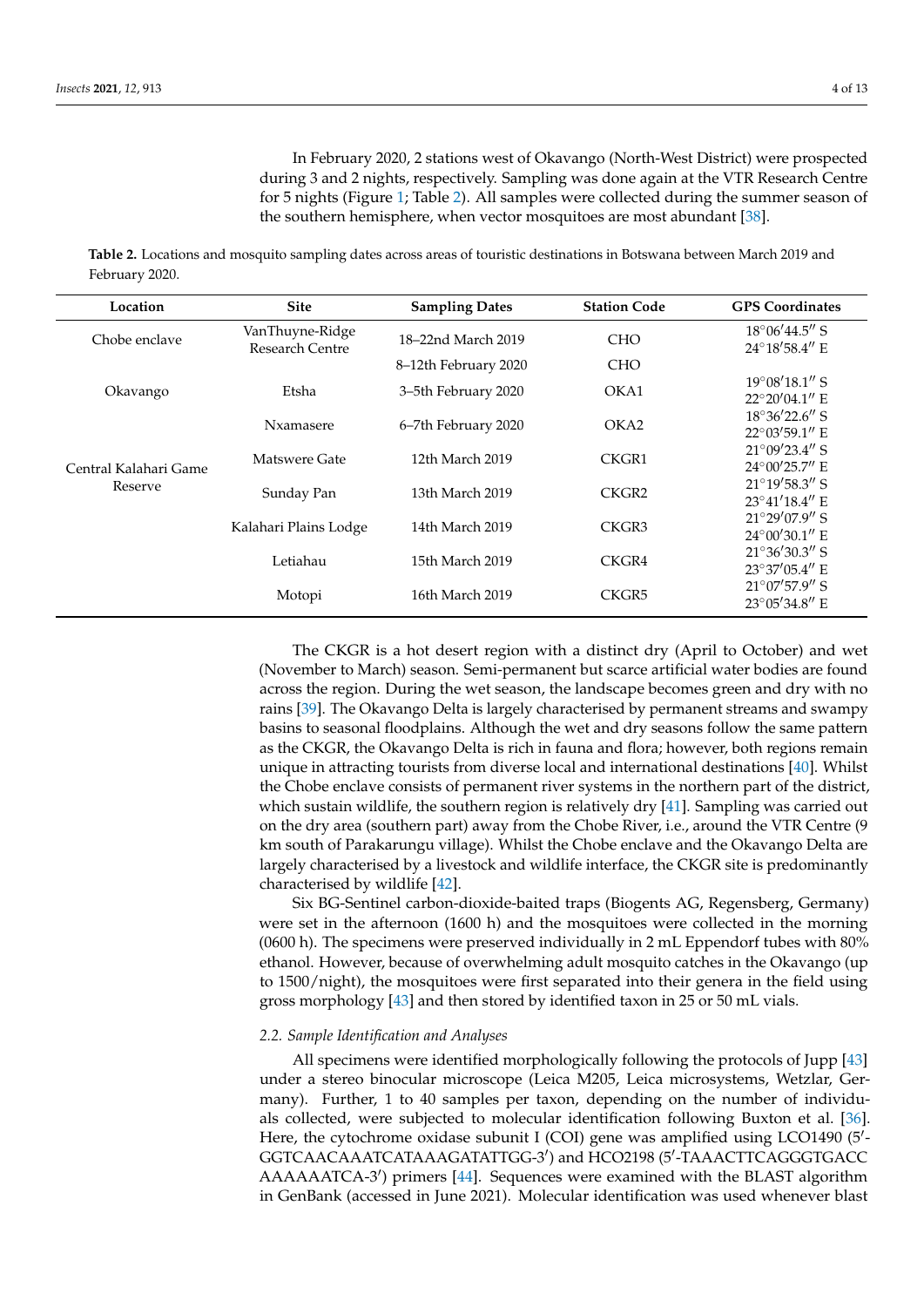identity was above 98%. When sequences were not available in GenBank (or blast identity  $was \leq 98\%)$ , we used morphological identities. Unidentified specimens (morphological and molecular) were given to the genera level by groups of morphologically identical specimens (e.g., sp. 1, sp. 2).

Mosquito species richness (i.e., total species represented) per site was determined and abundances were analysed as proportions using percentages across sampled areas to compare dominance. The Shannon–Wiener diversity index was determined (equation 1), which takes into account the species abundance and evenness (i.e., the proportion of individuals amongst the different species sampled) following protocols of Khoobdel et al. [\[45\]](#page-11-6). Thus, the Shannon diversity index  $(H')$  was calculated as the summation of the product of species abundance probability (*Pi*) and its natural logarithm (*lnPi*).

$$
H' = -\sum P_i \cdot ln(p_i) \tag{1}
$$

## **3. Results**

A total of 5486 mosquitoes from 32 taxa of seven genera (*Aedes*, *Anopheles*, *Culex*, *Mansonia*, *Mimomyia*, *Coquillettidia* and *Uranotaenia*) were collected (Table [3\)](#page-5-0). In the Chobe enclave (CHO), 173 mosquitoes of 9 species in 3 genera were recorded (*Aedes*: *Ae. aegypti*; *Anopheles*: *An. gambiae* s.s, *An. squamosus* gp. 1; and *Culex*: *Cx. naevei/simpsoni*, *Cx. perexiguus*, *Cx. pipiens*, *Cx. simpliciforceps*, *Cx. wigglesworthi* and *Cx. univittatus*). Two unidentified *Aedes* specimens (*Ae.* sp. 1<sup>1</sup> and *Ae*. sp. 3<sup>1</sup> ) and eight unidentified *Culex* (*Cx.* sp. 1<sup>1</sup> ) were collected in Chobe as well (Table [3\)](#page-5-0). *Culex pipiens* was the most dominant species (75.72%), followed by *An. gambiae* s.s (11.56%). Other mosquito taxa reported were few, ranging from one (0.58%) to eight (4.62%) specimens per taxa (Figure [2a](#page-6-0)).

**Table 3.** Mosquito identification information of species collected from major tourism destinations (Central Kalahari Game Reserve (CKGR), Okavango (OKA) and Chobe enclave (CHO)) in Botswana. Specimens were identified morphologically (morph.), molecularly (mol.) or both (morph/mol.) as described in the Materials and Methods section. The GenBank reference is given with pairwise identities (%). The GenBank corresponding reference, if available, is given whenever morphological identity is undefined at the species level.

| Genus          | <b>Species</b>                     | Nb. Specimens |                | Identification | GenBank ID (% Identity) |                                                                   |
|----------------|------------------------------------|---------------|----------------|----------------|-------------------------|-------------------------------------------------------------------|
|                |                                    | <b>CKGR</b>   | <b>OKA</b>     | <b>CHO</b>     | (morph/mol.)            |                                                                   |
| Aedes          | Ae. aegypti                        | 1             | $\mathbf{0}$   | $\overline{2}$ | morph/mol.              | MK533633 (99.2-99.8)                                              |
|                | Ae. mcintoshi                      | 0             | 3              | 0              | mol.                    | LC473695 (97.9-99.8)                                              |
|                | Ae. sp. $11$                       | 3             | $\Omega$       |                | morph.                  |                                                                   |
|                | Ae. sp. $21$                       | 4             | $\mathbf{0}$   | $\Omega$       | morph.                  |                                                                   |
|                | Ae. sp. $31$                       | 0             | $\Omega$       |                | morph.                  |                                                                   |
| Anopheles      | An. coustani                       | 0             | 10             | U              | mol.                    | MK585951 (98.3-99.7)                                              |
|                | An. gambiae s.s                    |               | 74             | 20             | morph/mol.              | NC 002084 (99.7-100)                                              |
|                | An. squamosus gp. 1                |               | $\mathbf{0}$   |                | mol.                    | MK776750 (99.7)                                                   |
|                | An. squamosus gp. 2                |               | 34             | $\Omega$       | mol.                    | MK533644 (99.1)                                                   |
|                | An. sp. $1$                        | 6             | $\mathbf{0}$   |                | morph.                  | An. sp. 1 MT741511 (100)                                          |
|                | An. sp. $21$                       | 0             |                |                | morph.                  |                                                                   |
|                | An. sp. $3$                        | 0             |                |                | morph.                  | An. sp. Mali 1 MK585979 (99.4)                                    |
|                | An. sp. 4                          |               |                |                | morph.                  | An. sp. 15 MK776739 (98.7)                                        |
| Coquillettidia | Cq. fuscopennata                   | 0             | 111            |                | morph/mol.              | LC473712 (98.3-99.1)                                              |
|                | Cq. metallica                      | 0             | 4              | 0              | morph/mol.              | LC473709 (99.8)                                                   |
|                | Cq. microannulata                  | 0             | $\overline{2}$ | 0              | morph/mol.              | LC473713 (99.2-99.4)                                              |
| Culex          | Cx. neavei/simpsoni                | 0             | 229            | 1              |                         | Cx. neavei LC473635 (97.4-98.6)                                   |
|                |                                    |               |                |                | morph/mol.              | Cx. simpsoni KU187061 (96.9-98.0)                                 |
|                | Cx. mirificus                      | 0             | 1              | $\theta$       | mol.                    | LC473643 (100)                                                    |
|                | Cx. perexiguus                     | 3             | $\theta$       | 3              | mol.                    | KU380423 (99.7-100)                                               |
|                | Cx. pipiens                        | 26            | 10             | 131            | morph/mol.              | MZ206334 (99.7-100)                                               |
|                | Cx. poicilipes                     | $\mathbf{0}$  | 164            | $\theta$       | morph/mol.              | LC473618 (98.2-99.7)                                              |
|                | Cx. rima                           | 0             | 111            | $\Omega$       | morph/mol.              | KU380462 (99.2-99.7)                                              |
|                | $Cx.$ simpliciforceps <sup>2</sup> | 0             | $\theta$       | 3              | morph.                  | Cx. sp. LC507872 (98.8-99.1)                                      |
|                | Cx. wigglesworthi <sup>2</sup>     | 0             | $\mathbf{0}$   |                | morph.                  | Cx. rima LC473615 (97.3)                                          |
|                | Cx. sp. $1^1$                      | 3             | $\mathbf{0}$   | 8              | mol.                    | Cx. sp. 16GH LC507872 (98.9-99.8)<br>Cx. cinereus LC473617 (97.0) |
|                | $Cx.$ univitatus $3$               | 1             | 8              | 1              | morph/mol.              | LC102144 (99.0-99.7)                                              |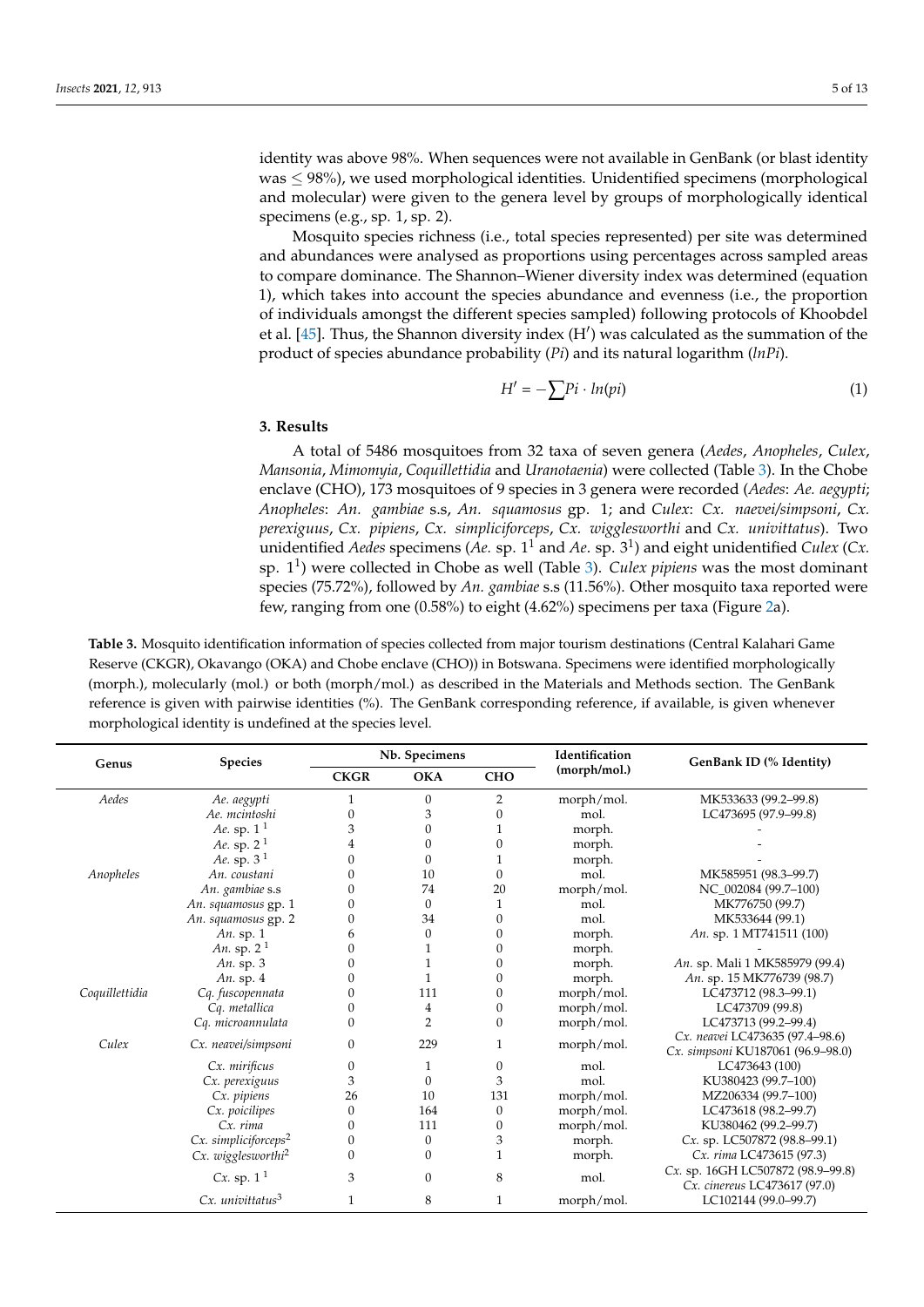<span id="page-5-0"></span>

| Genus         | <b>Species</b>     | Nb. Specimens |            |            | <b>Identification</b> | GenBank ID (% Identity) |
|---------------|--------------------|---------------|------------|------------|-----------------------|-------------------------|
|               |                    | <b>CKGR</b>   | <b>OKA</b> | <b>CHO</b> | (morph/mol.)          |                         |
| Mansonia      | Ma. africana       |               | 1290       |            | morph/mol.            | KU380478 (98.5–99.1)    |
|               | Ma. uniformis      |               | 3207       |            | morph/mol.            | KU187168 (99.8-100)     |
| Mimomyia      | Mi. mimomyiaformis |               |            |            | mol.                  | LC473719 (100)          |
|               | Mi. splendens      |               |            |            | morph/mol.            | KU380391 (99.0-99.1)    |
| l Iranotaenia | Ur. sp. $11$       |               |            |            | morph.                |                         |
|               | Ur. sp. $21$       |               |            |            | morph.                |                         |
| <b>TOTAL</b>  |                    | 47            | 5266       | 173        |                       |                         |

**Table 3.** *Cont.*

 $1$  Specimens unidentified morphologically with no or weak match in GenBank.  $2$  Morphologically identified but species absent from GenBank. <sup>3</sup> Specimens from CKGR and CHO with bad sequences, morphological identification.

> The Okavango Delta (OKA) was by far the richest region with 5266 mosquitoes collected (96% of all catches), representing 17 mosquito species and a further 5 unidentified taxa (Table [3,](#page-5-0) Figure [2b](#page-6-0)). The area was largely dominated by two *Mansonia* species (*Ma. uniformis* and *Ma. africana*), which account for 60.9% and 24.5% of the mosquitoes caught in the region, respectively. Other frequent species were *Cx. naevei/simpsoni* (4.35%) and *Cx. poicilipes* (3.11%). Seven other species of *Culex* were caught in the station with lower abundances, ranging from 1 to 111 individuals (Table [3\)](#page-5-0). The proportion of *Cx. pipiens* (less than 1%) was relatively low compared to their frequency in other regions. Other species were *Ae. mcintoshi*, seven species of *Anopheles* (*An. gambiae* being the most prevalent with 1.41% of the catches), three species of *Coquillettidia* (*Cq. fuscopennata*, *Cq. metallica*, *Cq. microannulata*), two species each of *Mimomyia* (*Mi. mimomyiaformis*, *Mi. splendens*) and *Uranotaenia* (*Uranotaenia* sp. 1, *Uranotaenia* sp. 2) (Table [3\)](#page-5-0).

> The Central Kalahari Game Reserve (CKGR) reported one species of *Aedes* (*Ae. aegypti*, 2.13%) and three species of *Culex* (*Cx. univittatus*, *Cx. perexiguus* and *Cx. pipiens*) representing 2.13%, 6.38% and 55.32% of the specimens collected, respectively (Table [3,](#page-5-0) Figure [2c](#page-6-0)). It was the least diverse region sampled, and the majority and most abundant species (*Cx. pipiens*) was collected at the gate (CKGR\_1), where the rangers' camp was located. Other individuals were of three unidentified species of *Aedes* and one species of *Culex*, all being relatively rare (three to five specimens).

> Okavango reported the highest species richness (22), the Kalahari had the lowest (8) and Chobe was intermediate (12). The species diversity index was highest in the Kalahari (1.491), whereas Chobe had the lowest diversity (0.973) with Okavango being intermediate (1.207). Overall, all the sampled areas had globally important mosquito genera of medical and veterinary importance (*Aedes*, *Anopheles* and *Culex*) with *Cx. pipiens* species reported in all study sites (Table [4\)](#page-7-0).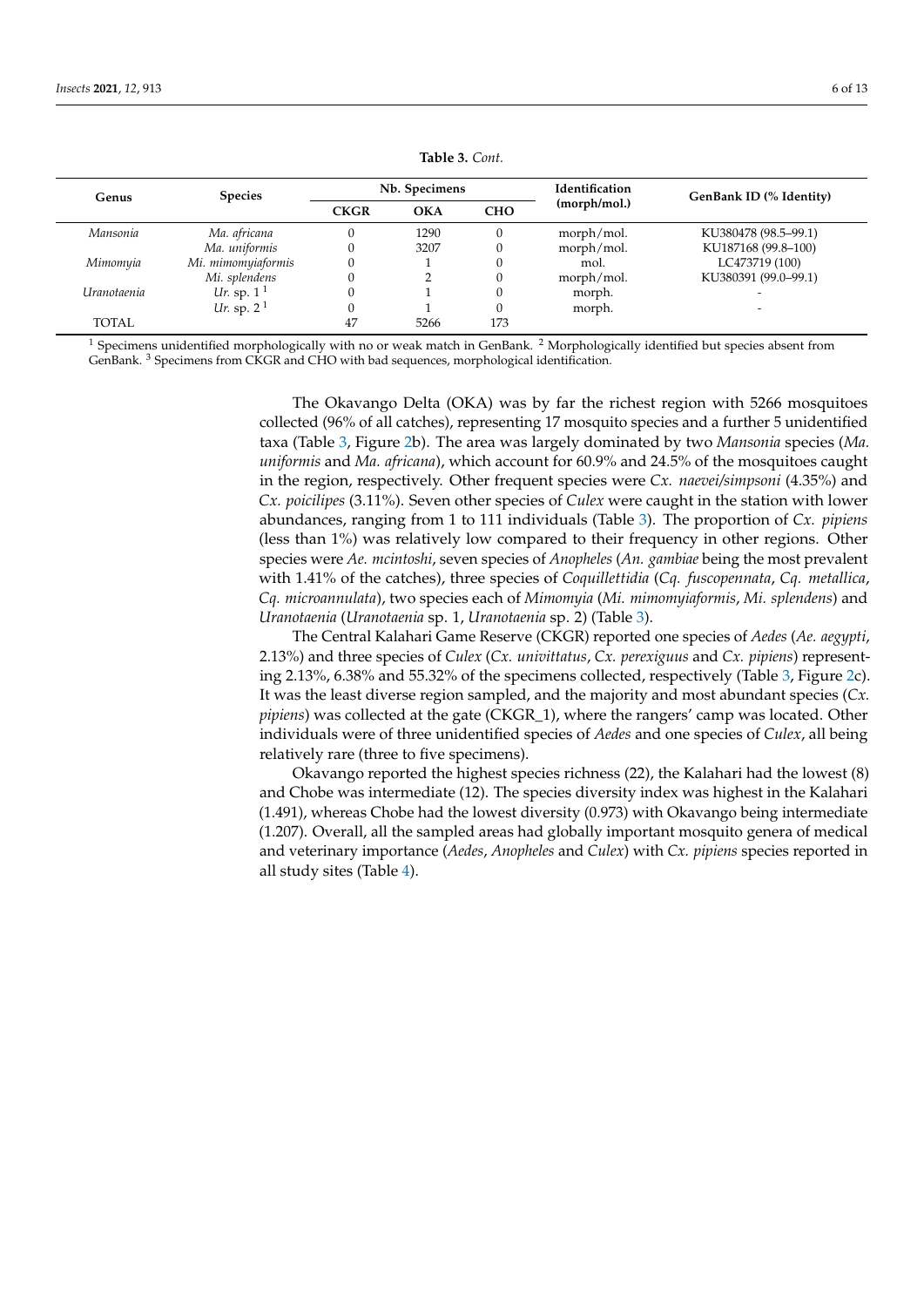<span id="page-6-0"></span>

**Figure 2.** Summary of the diversity proportions (percentage) of mosquito species sampled from the (**a**) Chobe enclave, (**b**) Okavango and (**c**) Central Kalahari Game Reserve (CKGR) between March 2019 and February 2020.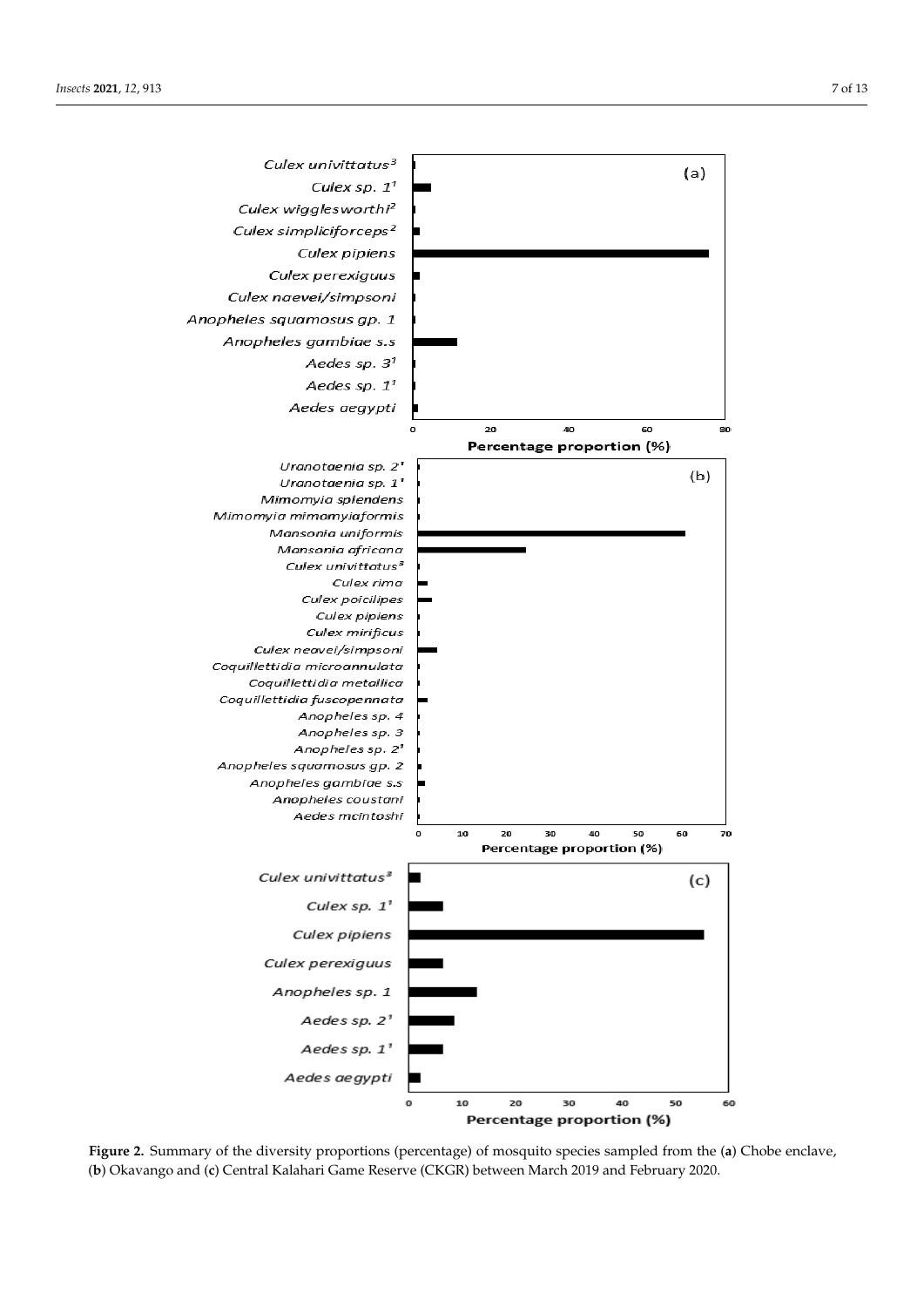| <b>Species</b>                               | <b>Main Associated Diseases</b>                 | Preferred Hosts: Humans (H),<br>Livestock (L), Wildlife (W) | References           |
|----------------------------------------------|-------------------------------------------------|-------------------------------------------------------------|----------------------|
|                                              | Dengue, yellow fever, Zika,                     |                                                             |                      |
| Aedes aegypti                                | Chikungunya                                     | H, L, W                                                     | [46, 47]             |
|                                              | Lumpy skin disease                              |                                                             |                      |
| Aedes mcintoshi                              | Rift Valley fever                               | L, W                                                        | [48]                 |
|                                              | Human malaria                                   |                                                             |                      |
| Anopheles coustani                           | Rift Valley fever, West Nile fever,             | H, L, W                                                     | $[49]$               |
| Anopheles gambiae s.s                        | Chikungunya<br>Human malaria                    | H, L, W                                                     | $[50 - 52]$          |
|                                              | Rift Valley fever                               |                                                             |                      |
|                                              | Cat-flea typhus                                 |                                                             |                      |
|                                              | Spotted fever                                   |                                                             |                      |
| Anopheles squamosus gp. 1                    | Human malaria                                   |                                                             |                      |
| Anopheles squamosus gp. 2                    | Rift Valley fever                               | H, W                                                        | $[53]$               |
| Coquillettidia fuscopennata                  | Avian malaria, Chikungunya,                     | H, W                                                        | $[54 - 56]$          |
|                                              | yellow fever, Sindbis fever                     |                                                             |                      |
| Coquillettidia metallica                     | Avian malaria, West Nile fever, Rift            | H, W                                                        | $[54 - 56]$          |
|                                              | Valley fever                                    |                                                             |                      |
| Coquillettidia microannulata<br>Culex naevei | Avian malaria<br>West Nile fever, avian malaria | W<br>W                                                      | [55, 56]             |
| Culex perexiguus                             | West Nile fever, avian malaria                  | H, W                                                        | [55, 57]<br>$[58]$   |
|                                              | Rift Valley fever,                              |                                                             |                      |
|                                              | West Nile fever,                                |                                                             |                      |
| Culex pipiens                                | Filariasis,                                     | H, L, W                                                     | [50, 58]             |
|                                              | Encephalitis,                                   |                                                             |                      |
|                                              | Avian malaria                                   |                                                             |                      |
| Culex mirificus                              | Lumpy skin disease                              | L, W                                                        | [47, 59]             |
| Culex poicilipes                             | Rift Valley fever, avian malaria                | L, W                                                        | [55, 57]             |
| Culex rima                                   | West Nile fever, encephalitis, avian            | H, L, W                                                     | [60]                 |
|                                              | malaria, filariasis                             |                                                             |                      |
| Culex simpliciforceps<br>Culex sp. 1         |                                                 |                                                             | [50, 55]             |
| Culex sp. 2                                  | Rift Valley fever, avian malaria                | H, L, W                                                     |                      |
| Culex univittatus                            | West Nile fever, Wesselsbron                    | H, L, W                                                     | $[54]$               |
|                                              | Rift Valley fever, lymphatic                    |                                                             |                      |
| Mansonia africana                            | filariasis, West Nile fever                     | H, W                                                        | [50, 54, 61, 62]     |
|                                              | Rift Valley fever, lymphatic                    |                                                             |                      |
| Mansonia uniformis                           | filariasis,                                     | H, W                                                        | [50, 54, 55, 61, 62] |
|                                              | Avian malaria,                                  |                                                             |                      |
|                                              | West Nile fever, Zika, Chikungunya              |                                                             |                      |
| Mimomyia mimomyiaformis                      | West Nile fever                                 | H, W                                                        | [63]                 |
| Mimomyia splendens                           |                                                 |                                                             |                      |
| Uranotaenia sp. 1<br>Uranotaenia sp. 2       | Wesselsbron                                     | L                                                           | $\left[54\right]$    |
|                                              |                                                 |                                                             |                      |

<span id="page-7-0"></span>**Table 4.** Summary of mosquito species identified from touristic areas (Chobe enclave, Okavango and the Central Kalahari Game Reserve) and their main associated diseases in preferred hosts including humans (H), livestock (L) and wildlife (W).

## **4. Discussions**

The current study documents 32 mosquito taxa (22 identified at the species level and 10 at the genera level) belonging to 7 genera in Botswana's tourism hotspots. To the best of our knowledge, this is the first study to date documenting mosquito species from the Kalahari Desert and one of the few in other major touristic hotspots in Botswana (but see Pachka et al. [\[30\]](#page-10-19); Cornel et al. [\[31\]](#page-10-20)). Congruent to Cornel et al. [\[31\]](#page-10-20), we found mosquito species of important medical and veterinary concern (see Table [4\)](#page-7-0). In particular, the results showed that *Cx. pipiens* dominated other species in the Chobe enclave and CKGR. Most of the *Cx. pipiens* in CKGR were collected in a station next to the park entrance (CKGR\_1, Figure [1\)](#page-2-1) where people from the park are living, in accordance with its anthropogenic habits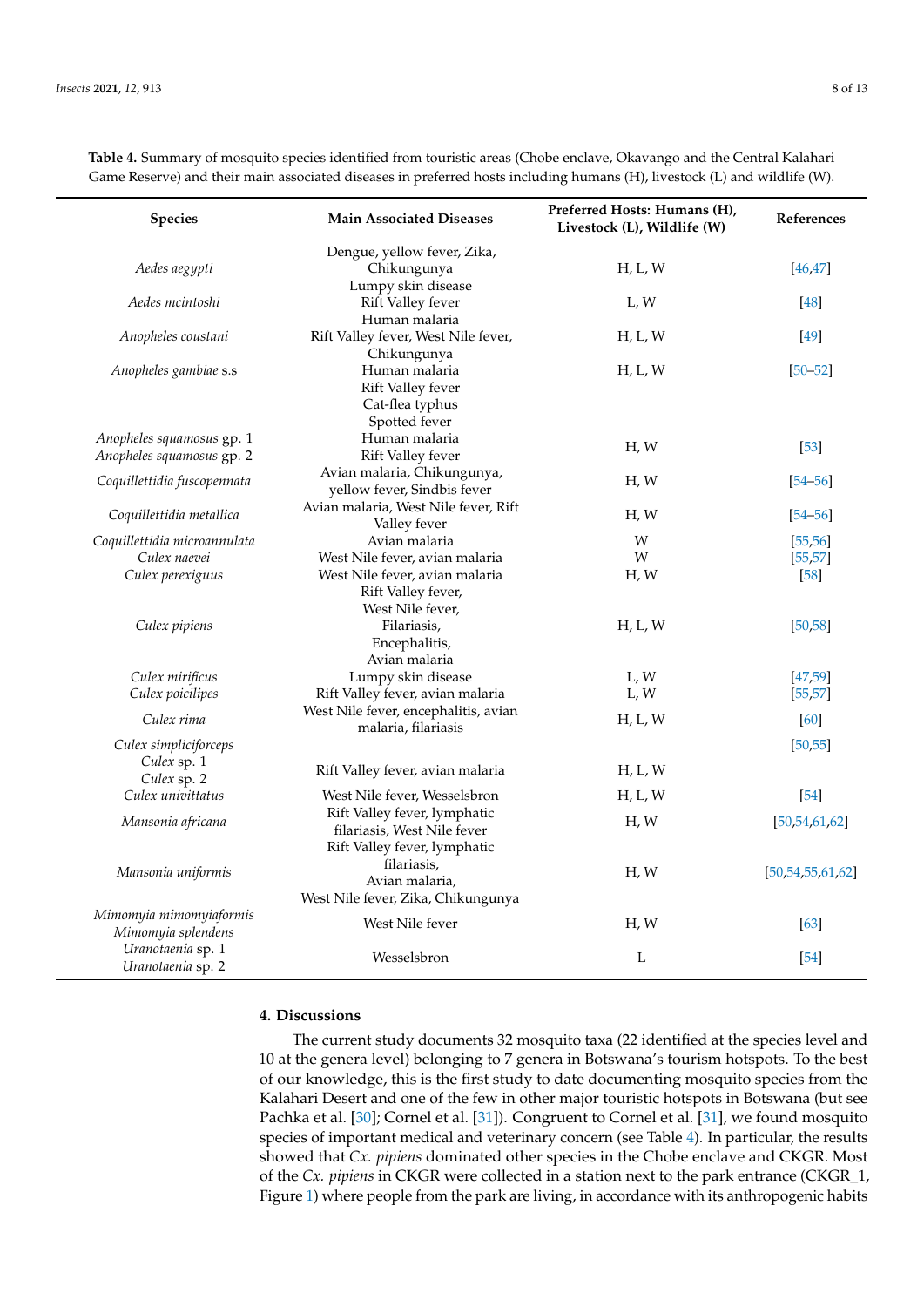such as the colonisation of sewage systems. *Mansonia uniformis* and, to a lesser extent, *Ma. africana* by far dominated the Okavango area. *Mansonia uniformis* is known to feed mostly on mammals (e.g., cattle, humans) but readily bites other vertebrate hosts, including avian species [\[64](#page-11-24)[,65\]](#page-12-0). The alarming high numbers of the duo species should serve as a potential early warning sign of the risk of emerging–re-emerging diseases and pathogen circulation across an interface of humans, livestock and wildlife in the region. This study is also the first to report on the invasive species *Ae. aegypti* in the Chobe enclave and in the CKGR. It has been observed in Botswana for the first time in the south-east of the country, close to the South African border [\[36\]](#page-10-24). Apart from transmitting several pathogens of medical importance (e.g., Zika, dengue, yellow fever and chikungunya viruses), *Ae. aegypti* has also been reported to transmit lumpy skin virus in cattle [\[47\]](#page-11-8) and potentially to wildlife. The unidentified species of *Aedes* (and other unidentified taxa) have implications for the risk of associated diseases in touristic areas; moreover, their pathogenicity status has not yet been assessed. Furthermore, we also report mosquito species belonging to *Coquillettidia*, *Mansonia*, *Mimomyia* and *Uranotaenia* only in the swampy Okavango, suggesting spatial environmental context effects in determining mosquito species diversity, given the highest richness reported in the area [\[66\]](#page-12-1).

Differences between the three study sites are likely driven by differences in environmental conditions. The CKGR is more arid, with no permanent water sources supporting mosquito breeding, than to the Chobe enclave and Okavango. Thus, mosquito breeding in the CKGR during dry seasons may be restricted to artificial water holes designed to water wildlife. This may partly account for the fewer mosquito species recorded in the CKGR. Conversely, Okavango consists of semi-permanent basins that are likely to sustain mosquito-breeding success, leading to elevated species richness in the area. For instance, *Coquillettidia, Mimomyia* and *Mansonia* species were reported only in the Okavango likely supported by the swampy wetland systems with large clear water bodies, whereby their larvae attach to the submerged aquatic plants for sustained feeding and oxygen intake [\[67\]](#page-12-2). The Chobe enclave has permanent water bodies likely to support mosquito species, congruent with Buxton et al. [\[33\]](#page-10-22). However, sampling was performed in a relatively arid part of the Chobe enclave, where breeding opportunities are mostly related to the presence of human infrastructure, as indicated by the majority of anthropogenic species found in this region (*Ae. aegypti, An. gambiae* s.s and *Cx. pipiens*). Large water bodies, through their semi-permanent swamps, and water that collects in animal hoof prints are a major source of facilitating mosquito-breeding refuge [\[33](#page-10-22)[,68\]](#page-12-3). Although habitat characterisation was not included in this study, resource portioning and species distribution remains critical for mosquito vector success. This has an implication on the risk of pathogens they may potentially transmit and the distribution of 'previously unidentified' mosquitoes to species level across touristic regions. It is well known that increasing human populations, international travel and globalisation have implications on importing and/or exporting vectors, pathogens and parasites from native ranges or areas of most prevalence [\[69\]](#page-12-4). Despite this, however, mosquito diversity from tourism hotspots in Botswana remains relatively unexplored [\[30,](#page-10-19)[31,](#page-10-20)[70\]](#page-12-5).

The presence of numerous vector species in tourist areas in Botswana, including the invasive *Ae. aegypti*, a major contributor of dengue infections in the tropics and subtropics globally [\[71\]](#page-12-6), highlights the need for rigorous mosquito vector surveillance in these areas. Therefore, the use of different trapping techniques in time and space may be essential in exploring a full spectrum of mosquito species diversity across varying seasonal and environmental niches [\[72\]](#page-12-7). More robust and spatially even sampling protocols with standardised effort may also be needed to get more accurate diversity indices across the studied sites. Furthermore, pathogen screening in vectors and prevailing vertebrate hosts (humans, livestock and wildlife) is pivotal in assessing transmission dynamics and the potential risk of emerging and re-emerging diseases in the country. This study also reported *Cx. pipiens* mosquitoes, which exist as a species complex. Thus, future studies may explore genetic variation among sibling species and consider surveillance of the diversity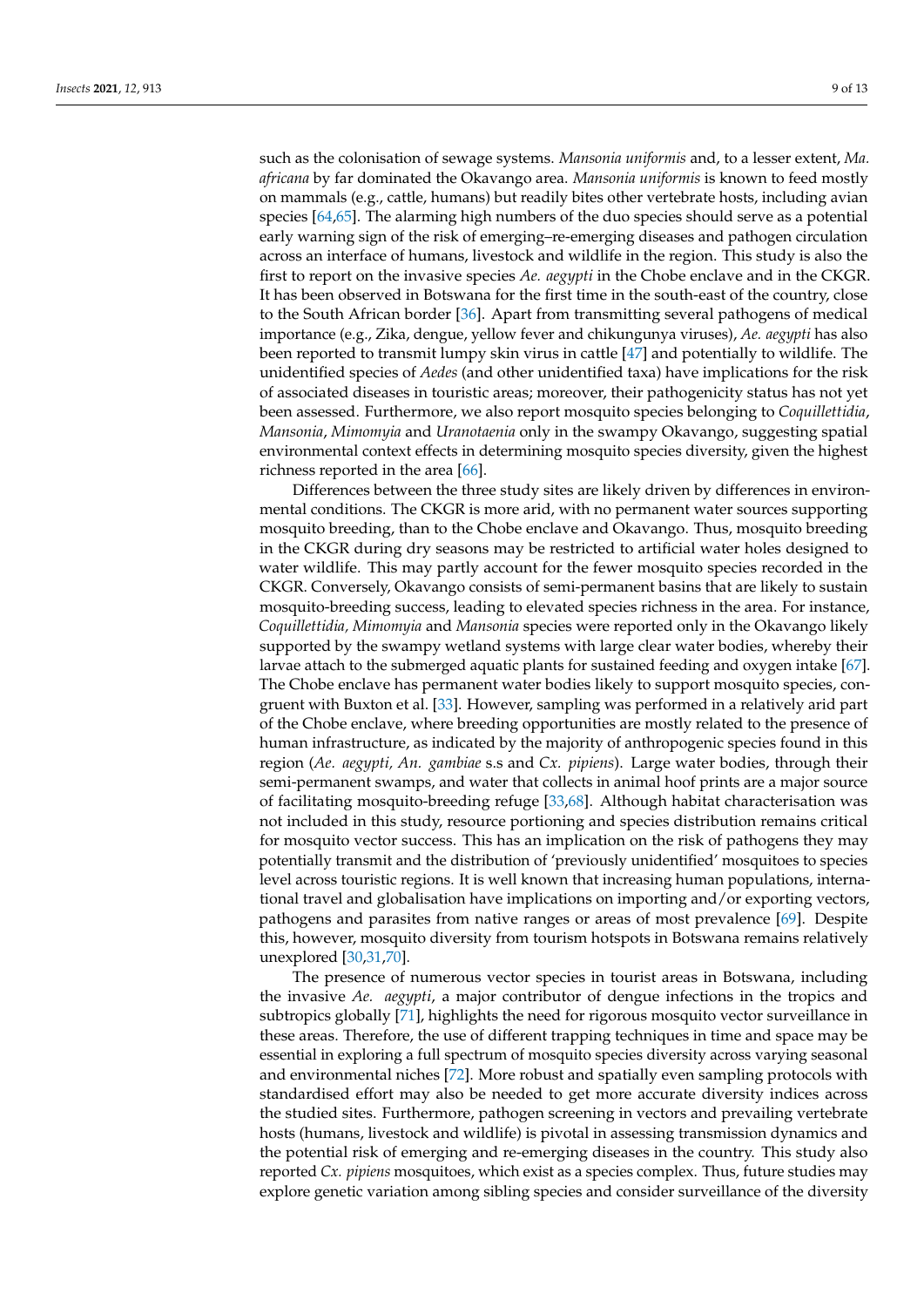of other arthropod vectors capable of incriminating humans, livestock and wildlife with their associated pathogens. This study nevertheless provides significant baseline vector diversity data that may play a significant role in identifying infection risk pathways in pest and disease risk analysis and under emerging and re-emerging vector-borne infections.

**Author Contributions:** Project conceptualisation and management: C.N., P.C., O.G. Funding: M.B., C.N., R.J.W., R.P., O.G., P.C. Data curation: O.G., P.C., R.P., V.O.-G. Formal analysis: M.B., C.N., R.J.W., O.G., P.C. Investigation: M.B., C.N., O.G., R.P., P.C. Visualisation and validation: M.B., C.N., R.J.W., O.G., R.P., P.C. Writing—original draft: M.B., C.N., R.J.W. Writing, review and editing: M.B., C.N., R.J.W., O.G., R.P., P.C. All authors have read and agreed to the published version of the manuscript.

**Funding:** The research was funded by the University of Lausanne and the Swiss National Science Foundation, grant number 31003A\_179378. Also, funding was secured from the Botswana International University of Science and Technology, grant numbers DVC/2/1/13 XI and DVC/RDI/2/1/7 V (18). The APC was funded by the University of Lausanne.

**Institutional Review Board Statement:** The study was conducted under the approval of the Ministry of Environment, Natural Resources Conservation and Tourism, Botswana (research permit: ENT 8/36/4 XXX II [\[10\]](#page-9-7)).

**Informed Consent Statement:** Not applicable.

**Data Availability Statement:** The datasets during and/or analysed during the current study are available from the corresponding author on reasonable request.

**Acknowledgments:** We thank the Botswana International University of Science and Technology (BIUST) for providing funding and infrastructure support to M.B., C.N. and R.J.W., the University of Lausanne and the Swiss National Science Foundation, grant number 31003A\_179378, for funding R.P. and P.C. and the Museum of Zoology in Lausanne for funding O.G. The VanThuyne-Ridge (VTR) Research Centre is acknowledged for providing research facilities and infrastructure. In addition, we thank the Ministry of Environment, Natural Resources Conservation and Tourism (Botswana) for the issuing of a research permit (ENT 8/36/4 XXX II [\[10\]](#page-9-7)). Further, we sincerely acknowledge the contributions made by Chiswaniso Picture Kakambi, Ali Muchuka Mainga, Julie Glaizot, Kealeboga Matshameko and Mogomotsi Mokgadi in data collection and field work proceedings. We also thank Molly Baur and Jérôme Wassef for the molecular identification of mosquito species.

**Conflicts of Interest:** All authors declare no conflict of interests.

### **References**

- <span id="page-9-0"></span>1. Portillo, A.; Ruiz-Arrondo, I.; Oteo, J.A. Arthropods as vectors of transmissible diseases in Spain. *Med. Clin.* **2018**, *151*, 450–459. [\[CrossRef\]](http://doi.org/10.1016/j.medcli.2018.06.021)
- <span id="page-9-1"></span>2. Santos, J.C.; de Almeida, W.R.; Fernandes, G.W. Arthropods: Why It Is So Crucial to Know Their Biodiversity? In *Measuring Arthropod Biodiversity*; Springer International Publishing: Cham, Switzerland, 2021; pp. 3–11.
- <span id="page-9-2"></span>3. Lebl, K.; Zittra, C.; Silbermayr, K.; Obwaller, A.; Berer, D.; Brugger, K.; Rubel, F. Mosquitoes (Diptera: Culicidae) and their relevance as disease vectors in the city of Vienna, Austria. *Parasitol. Res.* **2015**, *114*, 707–713. [\[CrossRef\]](http://doi.org/10.1007/s00436-014-4237-6)
- <span id="page-9-3"></span>4. Rizzoli, A.; Tagliapietra, V.; Cagnacci, F.; Marini, G.; Arnoldi, D.; Rosso, F.; Rosà, R. Parasites and wildlife in a changing world: The vector-host-pathogen interaction as a learning case. *Int. J. Parasitol. Parasites Wildl.* **2019**, *9*, 394–401. [\[CrossRef\]](http://doi.org/10.1016/j.ijppaw.2019.05.011)
- <span id="page-9-4"></span>5. Azari-Hamidian, S.; Norouzi, B.; Harbach, R.E. A detailed review of the mosquitoes (Diptera: Culicidae) of Iran and their medical and veterinary importance. *Acta Trop.* **2019**, *194*, 106–122. [\[CrossRef\]](http://doi.org/10.1016/j.actatropica.2019.03.019) [\[PubMed\]](http://www.ncbi.nlm.nih.gov/pubmed/30898616)
- <span id="page-9-5"></span>6. Sinka, M.E.; Bangs, M.J.; Manguin, S.; Rubio-Palis, Y.; Chareonviriyaphap, T.; Coetzee, M.; Hay, S.I. A global map of dominant malaria vectors. *Parasites Vectors* **2012**, *5*, 1–11. [\[CrossRef\]](http://doi.org/10.1186/1756-3305-5-69)
- 7. Carlson, J.S.; Walther, E.; TroutFryxell, R.; Staley, S.; Tell, L.A.; Sehgal, R.N.; Cornel, A.J. Identifying avian malaria vectors: Sampling methods influence outcomes. *Parasites Vectors* **2015**, *8*, 1–16. [\[CrossRef\]](http://doi.org/10.1186/s13071-015-0969-0) [\[PubMed\]](http://www.ncbi.nlm.nih.gov/pubmed/26160384)
- 8. Sang, R.; Arum, S.; Chepkorir, E.; Mosomtai, G.; Tigoi, C.; Sigei, F.; Evander, M. Distribution and abundance of key vectors of Rift Valley fever and other arboviruses in two ecologically distinct counties in Kenya. *PLoS Negl. Trop. Dis.* **2017**, *11*, e0005341. [\[CrossRef\]](http://doi.org/10.1371/journal.pntd.0005341) [\[PubMed\]](http://www.ncbi.nlm.nih.gov/pubmed/28212379)
- <span id="page-9-6"></span>9. Braack, L.; De Almeida, A.P.G.; Cornel, A.J.; Swanepoel, R.; De Jager, C. Mosquito-borne arboviruses of African origin: Review of key viruses and vectors. *Parasites Vectors.* **2018**, *11*, 1–26. [\[CrossRef\]](http://doi.org/10.1186/s13071-017-2559-9)
- <span id="page-9-7"></span>10. Nkumama, I.N.; O'Meara, W.P.; Osier, F.H. Changes in malaria epidemiology in Africa and new challenges for elimination. *Trends Parasitol.* **2017**, *33*, 128–140. [\[CrossRef\]](http://doi.org/10.1016/j.pt.2016.11.006) [\[PubMed\]](http://www.ncbi.nlm.nih.gov/pubmed/27939610)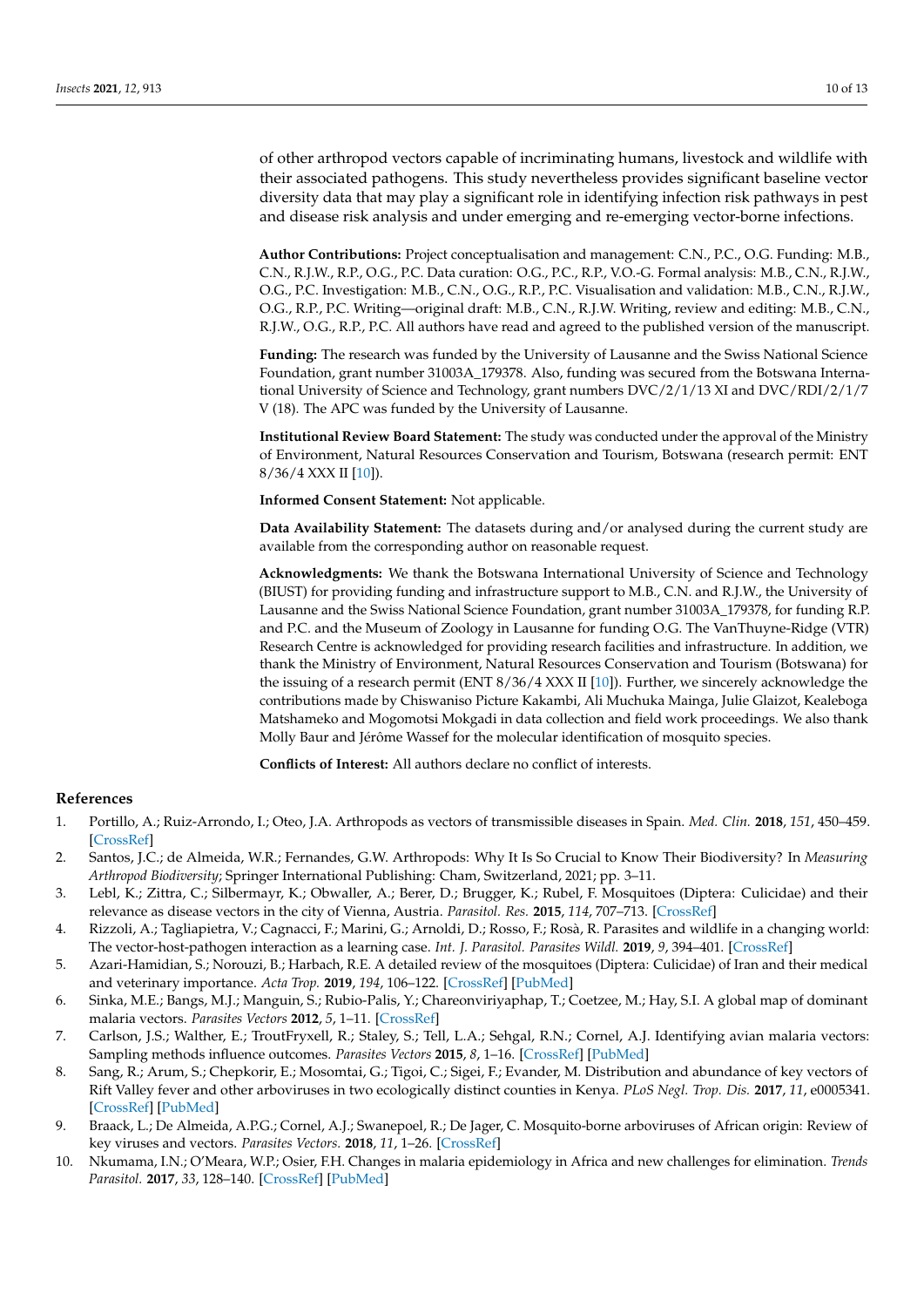- <span id="page-10-0"></span>11. Seebens, H.; Blackburn, T.M.; Dyer, E.E.; Genovesi, P.; Hulme, P.E.; Jeschke, J.M.; Essl, F. No saturation in the accumulation of alien species worldwide. *Nat. Commun.* **2017**, *8*, 1–9. [\[CrossRef\]](http://doi.org/10.1038/ncomms14435)
- <span id="page-10-1"></span>12. Chaves, L.S.M.; Fry, J.; Malik, A.; Geschke, A.; Sallum, M.A.M.; Lenzen, M. Global consumption and international trade in deforestation-associated commodities could influence malaria risk. *Nat. Commun.* **2020**, *11*, 1–10. [\[CrossRef\]](http://doi.org/10.1038/s41467-020-14954-1)
- <span id="page-10-2"></span>13. Schrama, M.; Hunting, E.R.; Beechler, B.R.; Guarido, M.M.; Govender, D.; Nijland, W.; Gorsich, E.E. Human practices promote presence and abundance of disease-transmitting mosquito species. *Sci. Rep.* **2020**, *10*, 1–6. [\[CrossRef\]](http://doi.org/10.1038/s41598-020-69858-3)
- <span id="page-10-3"></span>14. Diagne, C.; Leroy, B.; Vaissière, A.C.; Gozlan, R.E.; Roiz, D.; Jarić, I.; Courchamp, F. High and rising economic costs of biological invasions worldwide. *Nature* **2021**, *592*, 571–576. [\[CrossRef\]](http://doi.org/10.1038/s41586-021-03405-6) [\[PubMed\]](http://www.ncbi.nlm.nih.gov/pubmed/33790468)
- <span id="page-10-4"></span>15. Renault, D.; Angulo, E.; Cuthbert, R.; Haubrock, P.J.; Capinha, C.; Kramer, A.M.; Courchamp, F. The magnitude, diversity, and distribution of the economic costs of invasive terrestrial invertebrates worldwide. *Biol. Invasions* **2021**, *23*. [\[CrossRef\]](http://doi.org/10.21203/rs.3.rs-215455/v1)
- <span id="page-10-5"></span>16. Carvajal-Lago, L.; Ruiz-López, M.J.; Figuerola, J.; Martínez-de la Puente, J. Implications of diet on mosquito life history traits and pathogen transmission. *Environ. Res.* **2021**, *195*, 110893. [\[CrossRef\]](http://doi.org/10.1016/j.envres.2021.110893) [\[PubMed\]](http://www.ncbi.nlm.nih.gov/pubmed/33607093)
- <span id="page-10-6"></span>17. Cunze, S.; Kochmann, J.; Koch, L.K.; Klimpel, S. Niche conservatism of *Aedes albopictus* and *Aedes aegypti*-two mosquito species with different invasion histories. *Sci. Rep.* **2018**, *8*, 1–10. [\[CrossRef\]](http://doi.org/10.1038/s41598-018-26092-2) [\[PubMed\]](http://www.ncbi.nlm.nih.gov/pubmed/29769652)
- <span id="page-10-7"></span>18. Munyao, V.; Karisa, J.; Munyao, C.M.; Ngari, M.; Menza, N.; Peshu, N.; Mwangangi, J. Surveillance of Culicine Mosquitoes in Six Villages of Taita-Taveta County, Kenya, With Host Determinations From Blood-Fed Females. *J. Med. Entomol.* **2020**, *57*, 1972–1982. [\[CrossRef\]](http://doi.org/10.1093/jme/tjaa109) [\[PubMed\]](http://www.ncbi.nlm.nih.gov/pubmed/32533693)
- <span id="page-10-8"></span>19. Joannides, J. Species Composition and Risk of Transmission of *Aedes*-Borne Arboviruses around the Mole Game Reserve in Northern Ghana. Ph.D. Thesis, University of Ghana, Accra, Ghana, 2019.
- <span id="page-10-9"></span>20. Mbacham, W.F.; Ayong, L.; Guewo-Fokeng, M.; Makoge, V. Current Situation of Malaria in Africa. In *Malaria Control and Elimination*; Humana Press: New York, NY, USA, 2019; pp. 29–44.
- <span id="page-10-10"></span>21. Willcox, A.C.; Collins, M.H.; Jadi, R.; Keeler, C.; Parr, J.B.; Mumba, D.; Meshnick, S.R. Seroepidemiology of dengue, Zika, and yellow fever viruses among children in the Democratic Republic of the Congo. *Am. J. Trop. Med. Hyg.* **2018**, *99*, 756–763. [\[CrossRef\]](http://doi.org/10.4269/ajtmh.18-0156) [\[PubMed\]](http://www.ncbi.nlm.nih.gov/pubmed/29988000)
- <span id="page-10-11"></span>22. Mwanyika, G.O.; Mboera, L.E.; Rugarabamu, S.; Ngingo, B.; Sindato, C.; Lutwama, J.J.; Misinzo, G. Dengue Virus Infection and Associated Risk Factors in Africa: A Systematic Review and Meta-Analysis. *Viruses* **2021**, *13*, 536. [\[CrossRef\]](http://doi.org/10.3390/v13040536)
- <span id="page-10-12"></span>23. Dyer, O. African malaria deaths set to dwarf covid-19 fatalities as pandemic hits control efforts, WHO warns. *BMJ* **2020**, *371*, m4711. [\[CrossRef\]](http://doi.org/10.1136/bmj.m4711)
- <span id="page-10-13"></span>24. Stevenson, J.C.; Norris, D.E. Implicating cryptic and novel anophelines as malaria vectors in Africa. *Insects* **2017**, *8*, 1. [\[CrossRef\]](http://doi.org/10.3390/insects8010001)
- <span id="page-10-14"></span>25. Kgoroebutswe, T.K.; Ramatlho, P.; Reeder, S.; Makate, N.; Paganotti, G.M. Distribution of *Anopheles* mosquito species, their vectorial role and profiling of knock-down resistance mutations in Botswana. *Parasitol. Res.* **2020**, *119*, 1201–1208. [\[CrossRef\]](http://doi.org/10.1007/s00436-020-06614-6)
- <span id="page-10-15"></span>26. Tawe, L.; Ramatlho, P.; Waniwa, K.; Muthoga, C.W.; Makate, N.; Ntebela, D.S.; Paganotti, G.M. Preliminary survey on *Anopheles* species distribution in Botswana shows the presence of *Anopheles gambiae* and *Anopheles funestus* complexes. *Malar. J.* **2017**, *16*, 1–7. [\[CrossRef\]](http://doi.org/10.1186/s12936-017-1756-5) [\[PubMed\]](http://www.ncbi.nlm.nih.gov/pubmed/28270213)
- <span id="page-10-16"></span>27. Leechor, C. *Developing Tourism in Botswana: Progress and Challenges*; Botswana Documents; Botswana institute for Development Policy Analysis: Gaborone, Botswana, 2017.
- <span id="page-10-17"></span>28. Stone, T.M.; Mbaiwa, J.E.; Stone, L.S. Tourism in Botswana in the last 50 years: A review. *Botsw. Notes Rec.* **2017**, *49*, 57–72.
- <span id="page-10-18"></span>29. Magole, L.I.; Gojamang, O. The dynamics of tourist visitation to national parks and game reserves in Botswana. *Botsw. Notes Rec.* **2005**, *37*, 80–96.
- <span id="page-10-19"></span>30. Pachka, H.; Annelise, T.; Alan, K.; Power, T.; Patrick, K.; Véronique, C.; Ferran, J. Rift Valley fever vector diversity and impact of meteorological and environmental factors on *Culex pipiens* dynamics in the Okavango Delta, Botswana. *Parasites Vectors* **2016**, *9*, 1–17. [\[CrossRef\]](http://doi.org/10.1186/s13071-016-1712-1)
- <span id="page-10-20"></span>31. Cornel, A.J.; Lee, Y.; Almeida, A.P.G.; Johnson, T.; Mouatcho, J.; Venter, M.; Braack, L. Mosquito community composition in South Africa and some neighboring countries. *Parasites Vectors* **2018**, *11*, 1–12. [\[CrossRef\]](http://doi.org/10.1186/s13071-018-2824-6) [\[PubMed\]](http://www.ncbi.nlm.nih.gov/pubmed/29859109)
- <span id="page-10-21"></span>32. Karypidou, M.C.; Almpanidou, V.; Tompkins, A.M.; Mazaris, A.D.; Gewehr, S.; Mourelatos, S.; Katragkou, E. Projected shifts in the distribution of malaria vectors due to climate change. *Clim. Chang.* **2020**, *163*, 2117–2133. [\[CrossRef\]](http://doi.org/10.1007/s10584-020-02926-9)
- <span id="page-10-22"></span>33. Buxton, M.; Wasserman, R.J.; Nyamukondiwa, C. Disease Vector Relative Spatio-Temporal Abundances to Water Bodies and Thermal Fitness Across Malaria Endemic Semi-Arid Areas. *J. Med. Entomol.* **2021**, *58*, 682–691. [\[CrossRef\]](http://doi.org/10.1093/jme/tjaa221)
- 34. Bango, Z.A.; Tawe, L.; Muthoga, C.W.; Paganotti, G.M. Past and current biological factors affecting malaria in the low transmission setting of Botswana: A review. *Infect. Genet. Evol.* **2020**, *85*, 104458. [\[CrossRef\]](http://doi.org/10.1016/j.meegid.2020.104458)
- <span id="page-10-23"></span>35. Abdulla-Khan, R. Bionomics and cytogenetics of Anopheles seretsei Abdulla-Khan, Coetzee, and Hunt, a new species from northern Botswana. *J. Am. Mosq. Control. Assoc.* **1998**, *14*, 253–255.
- <span id="page-10-24"></span>36. Buxton, M.; Lebani, K.; Nyamukondiwa, C.; Wasserman, R.J. First record of *Aedes (Stegomyia) aegypti* (Linnaeus, 1762) (Diptera: Culicidae) in Botswana. *Bioinvasions Rec.* **2019**, *8*, 551–557. [\[CrossRef\]](http://doi.org/10.3391/bir.2019.8.3.10)
- <span id="page-10-25"></span>37. Buxton, M.; Cuthbert, R.N.; Dalu, T.; Nyamukondiwa, C.; Wasserman, R.J. Cattle-induced eutrophication favours disease-vector mosquitoes. *Sci. Total Environ.* **2020**, *715*, 136952. [\[CrossRef\]](http://doi.org/10.1016/j.scitotenv.2020.136952)
- <span id="page-10-26"></span>38. Johnson, T.; Braack, L.; Guarido, M.; Venter, M.; Gouveia Almeida, A.P. Mosquito community composition and abundance at contrasting sites in northern South Africa, 2014–2017. *J. Vector Ecol.* **2020**, *45*, 104–117. [\[CrossRef\]](http://doi.org/10.1111/jvec.12378)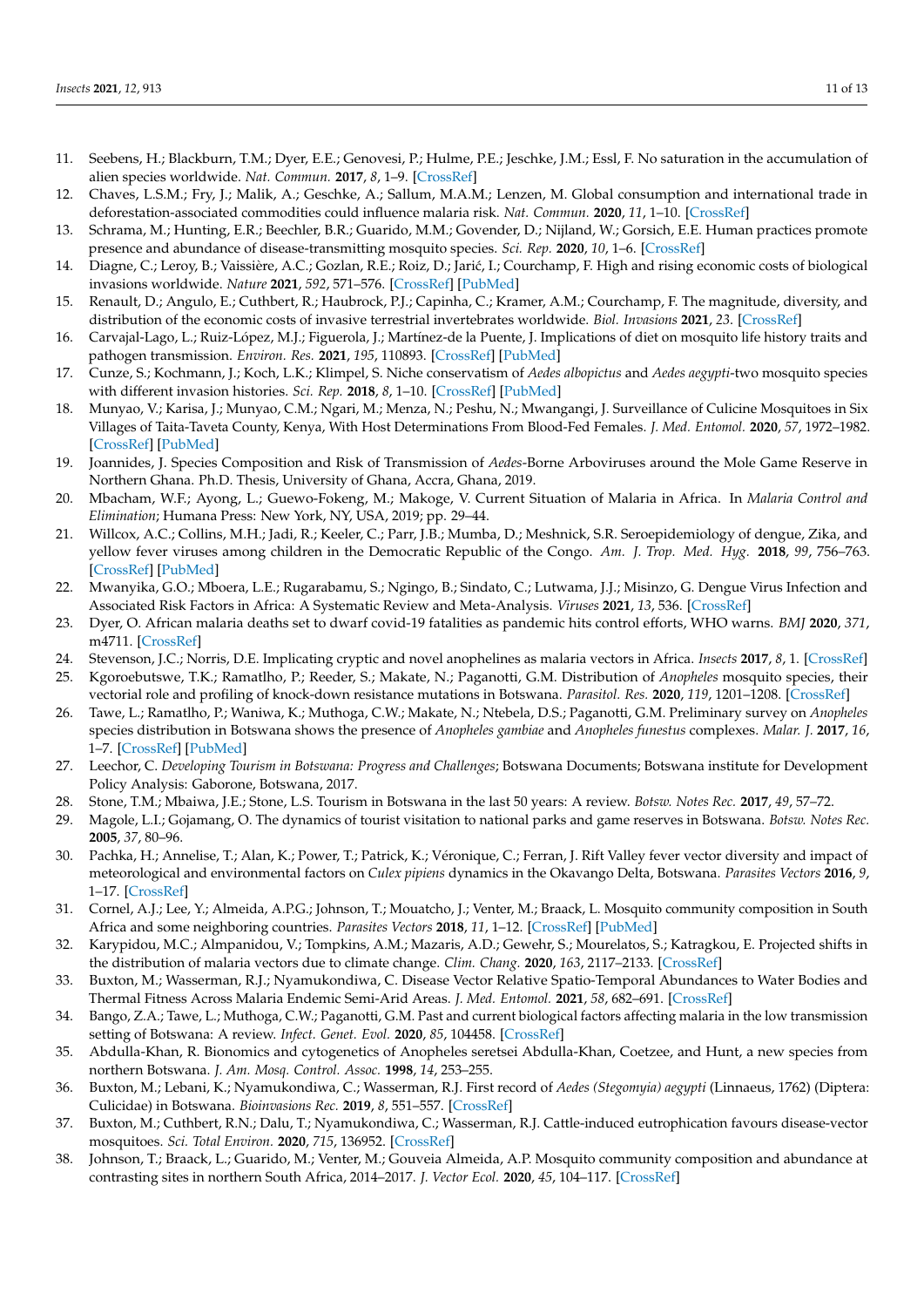- <span id="page-11-0"></span>39. Mishra, N.B.; Crews, K.A.; Miller, J.A.; Meyer, T. Mapping vegetation morphology types in southern Africa savanna using MODIS time-series metrics: A case study of central Kalahari, Botswana. *Land* **2015**, *4*, 197–215. [\[CrossRef\]](http://doi.org/10.3390/land4010197)
- <span id="page-11-1"></span>40. Ramberg, L.; Hancock, P.; Lindholm, M.; Meyer, T.; Ringrose, S.; Sliva, J.; Vander Post, C. Species diversity of the Okavango delta, Botswana. *Aquat. Sci.* **2006**, *68*, 310–337. [\[CrossRef\]](http://doi.org/10.1007/s00027-006-0857-y)
- <span id="page-11-2"></span>41. Makhabu, S.W. Resource partitioning within a browsing guild in a key habitat, the Chobe Riverfront, Botswana. *J. Trop. Ecol.* **2005**, *21*, 641–649. [\[CrossRef\]](http://doi.org/10.1017/S0266467405002701)
- <span id="page-11-3"></span>42. Jori, F.; Mokospasetso, M.; Etter, E.; Munstermann, S.; Newman, S.H.; Michel, A. Preliminary Assessment of Bovine Tuberculosis at the Livestock/Wildlife Interface in two Protected Areas of Northern Botswana. *Transbound. Emerg. Dis.* **2013**, *60*, 28–36. [\[CrossRef\]](http://doi.org/10.1111/tbed.12110) [\[PubMed\]](http://www.ncbi.nlm.nih.gov/pubmed/24171846)
- <span id="page-11-5"></span><span id="page-11-4"></span>43. Jupp, P.G. *Mosquitoes of Southern Africa: Culicinae and toxorhynchitinae*; Ekogilde Publishers: Hartebeespoort, South Africa, 1996. 44. Folmer, O.; Black, M.; Hoeh, W.; Lutz, R.; Vrijenhoek, R. DNA primers for amplification of mitochondrial cytochrome c oxidase
- subunit I from diverse metazoan invertebrates. *Mol. Mar. Biol. Biotechnol.* **1994**, *3*, 294–299. [\[PubMed\]](http://www.ncbi.nlm.nih.gov/pubmed/7881515)
- <span id="page-11-6"></span>45. Khoobdel, M.; Keshavarzi, D.; Mossa-Kazemi, S.H.; Sobati, H. Species diversity of mosquitoes of the Genus *Culex* (Diptera, Culicidae) in the coastal areas of the Persian Gulf. *AIMS Public Health* **2019**, *6*, 99. [\[CrossRef\]](http://doi.org/10.3934/publichealth.2019.2.99) [\[PubMed\]](http://www.ncbi.nlm.nih.gov/pubmed/31297396)
- <span id="page-11-7"></span>46. Weetman, D.; Kamgang, B.; Badolo, A.; Moyes, C.L.; Shearer, F.M.; Coulibaly, M.; McCall, P.J. *Aedes* mosquitoes and *Aedes*-borne arboviruses in Africa: Current and future threats. *Int. J. Environ. Res. Public Health* **2018**, *15*, 220. [\[CrossRef\]](http://doi.org/10.3390/ijerph15020220) [\[PubMed\]](http://www.ncbi.nlm.nih.gov/pubmed/29382107)
- <span id="page-11-8"></span>47. Sprygin, A.; Pestova, Y.; Wallace, D.B.; Tuppurainen, E.; Kononov, A.V. Transmission of lumpy skin disease virus: A short review. *Virus Res.* **2019**, *269*, 197637. [\[CrossRef\]](http://doi.org/10.1016/j.virusres.2019.05.015) [\[PubMed\]](http://www.ncbi.nlm.nih.gov/pubmed/31152757)
- <span id="page-11-9"></span>48. Campbell, L.P.; Reuman, D.C.; Lutomiah, J.; Peterson, A.T.; Linthicum, K.J.; Britch, S.C.; Sang, R. Predicting Abundances of *Aedes mcintoshi*, a primary Rift Valley fever virus mosquito vector. *PLoS ONE* **2019**, *14*, e0226617. [\[CrossRef\]](http://doi.org/10.1371/journal.pone.0226617) [\[PubMed\]](http://www.ncbi.nlm.nih.gov/pubmed/31846495)
- <span id="page-11-10"></span>49. Goupeyou-Youmsi, J.; Rakotondranaivo, T.; Puchot, N.; Peterson, I.; Girod, R.; Vigan-Womas, I.; Bourgouin, C. Differential contribution of *Anopheles coustani* and *Anopheles arabiensis* to the transmission of *Plasmodium falciparum* and *Plasmodium vivax* in two neighbouring villages of Madagascar. *Parasites Vectors* **2020**, *13*, 1–16. [\[CrossRef\]](http://doi.org/10.1186/s13071-020-04282-0)
- <span id="page-11-11"></span>50. Tantely, L.M.; Boyer, S.; Fontenille, D. A review of mosquitoes associated with Rift Valley fever virus in Madagascar. *Am. J. Trop. Med. Hyg.* **2015**, *92*, 722–729. [\[CrossRef\]](http://doi.org/10.4269/ajtmh.14-0421) [\[PubMed\]](http://www.ncbi.nlm.nih.gov/pubmed/25732680)
- 51. Barreaux, A.M.; Stone, C.M.; Barreaux, P.; Koella, J.C. The relationship between size and longevity of the malaria vector *Anopheles gambiae* (ss) depends on the larval environment. *Parasites Vectors* **2018**, *11*, 1–9. [\[CrossRef\]](http://doi.org/10.1186/s13071-018-3058-3)
- <span id="page-11-12"></span>52. Socolovschi, C.; Pages, F.; Ndiath, M.O.; Ratmanov, P.; Raoult, D. Rickettsia species in African *Anopheles* mosquitoes. *PLoS ONE* **2012**, *7*, e48254. [\[CrossRef\]](http://doi.org/10.1371/journal.pone.0048254)
- <span id="page-11-13"></span>53. Fornadel, C.M.; Norris, L.C.; Franco, V.; Norris, D.E. Unexpected anthropophily in the potential secondary malaria vectors *Anopheles coustani* sl and *Anopheles squamosus* in Macha, Zambia. *Vector Borne Zoonotic Dis.* **2011**, *11*, 1173–1179. [\[CrossRef\]](http://doi.org/10.1089/vbz.2010.0082)
- <span id="page-11-14"></span>54. Mutebi, J.P.; Crabtree, M.B.; Kading, R.C.; Powers, A.M.; Lutwama, J.J.; Miller, B.R. Mosquitoes of western Uganda. *J. Med. Entomol.* **2014**, *49*, 1289–1306. [\[CrossRef\]](http://doi.org/10.1603/ME12111)
- <span id="page-11-16"></span>55. Njabo, K.Y.; Cornel, A.J.; Bonneaud, C.; Toffelmier, E.; Sehgal, R.N.M.; Valkiūnas, G.; Smith, T.B. Nonspecific patterns of vector, host and avian malaria parasite associations in a central African rainforest. *Mol. Ecol.* **2011**, *20*, 1049–1061. [\[CrossRef\]](http://doi.org/10.1111/j.1365-294X.2010.04904.x) [\[PubMed\]](http://www.ncbi.nlm.nih.gov/pubmed/21134011)
- <span id="page-11-15"></span>56. Njabo, K.Y.; Cornel, A.J.; Sehgal, R.N.; Loiseau, C.; Buermann, W.; Harrigan, R.J.; Smith, T.B. *Coquillettidia* (Culicidae, Diptera) mosquitoes are natural vectors of avian malaria in Africa. *Malar. J.* **2009**, *8*, 1–12. [\[CrossRef\]](http://doi.org/10.1186/1475-2875-8-193) [\[PubMed\]](http://www.ncbi.nlm.nih.gov/pubmed/19664282)
- <span id="page-11-17"></span>57. Fall, A.G.; Diaïté, A.; Lancelot, R.; Tran, A.; Soti, V.; Etter, E.; Bouyer, J. Feeding behaviour of potential vectors of West Nile virus in Senegal. *Parasites Vectors* **2011**, *4*, 1–7. [\[CrossRef\]](http://doi.org/10.1186/1756-3305-4-99)
- <span id="page-11-18"></span>58. Ferraguti, M.; Heesterbeek, H.; Martínez-de la Puente, J.; Jiménez-Clavero, M.Á.; Vázquez, A.; Ruiz, S.; Figuerola, J. The role of different *Culex* mosquito species in the transmission of West Nile virus and avian malaria parasites in Mediterranean areas. *Transbound. Emerg. Dis.* **2020**, *68*, 920–930. [\[CrossRef\]](http://doi.org/10.1111/tbed.13760)
- <span id="page-11-19"></span>59. Woods, J.A. Lumpy Skin Disease Virus. In *Virus Infections of Ruminants*; Elsevier Science publishers: Amsterdam, The Netherlands, 1990; pp. 53–67.
- <span id="page-11-20"></span>60. Traoré, M.; Ouattara, A.F.; Coulibaly, D.; GN, C.; Gbalégba, D.S.T.; Kwadjo, K.E.; Doumbia, M. Assessment of the risk of mosquitoes nuisance and appearance of vector-borne diseases in rubber production areas in Southern Côte d'Ivoire. *J. Entomol. Zool. Stud.* **2019**, *7*, 322–329.
- <span id="page-11-21"></span>61. Ughasi, J.; Bekard, H.E.; Coulibaly, M.; Adabie-Gomez, D.; Gyapong, J.; Appawu, M.; Boakye, D.A. *Mansonia africana* and *Mansonia uniformis* are vectors in the transmission of *Wuchereria bancrofti* lymphatic filariasis in Ghana. *Parasites Vectors* **2012**, *5*, 1–5. [\[CrossRef\]](http://doi.org/10.1186/1756-3305-5-89)
- <span id="page-11-22"></span>62. Osei-Poku, J.; Han, C.; Mbogo, C.M.; Jiggins, F.M. Identification of *Wolbachia* strains in mosquito disease vectors. *PLoS ONE* **2012**, *7*, e49922. [\[CrossRef\]](http://doi.org/10.1371/journal.pone.0049922) [\[PubMed\]](http://www.ncbi.nlm.nih.gov/pubmed/23185484)
- <span id="page-11-23"></span>63. Traore-Lamizana, M.; Zeller, H.G.; Mondo, M.; Hervy, J.P.; Adam, F.; Digoutte, J.P. Isolations of West Nile and Bagaza viruses from mosquitoes (Diptera: Culicidae) in central Senegal (Ferlo). *J. Med. Entomol.* **1994**, *31*, 934–938. [\[CrossRef\]](http://doi.org/10.1093/jmedent/31.6.934)
- <span id="page-11-24"></span>64. Sabesan, S.; Kumar, N.P.; Krishnamoorthy, K.; Panicker, K.N. Seasonal abundance and biting behaviour of *Mansonia annulifera*. *M. uniformis* and *M. indiana* and their relative role in the transmission of malayan filariasis in shertallai (Kerala state). *Indian J. Med. Res.* **1991**, *93*, 253–258.